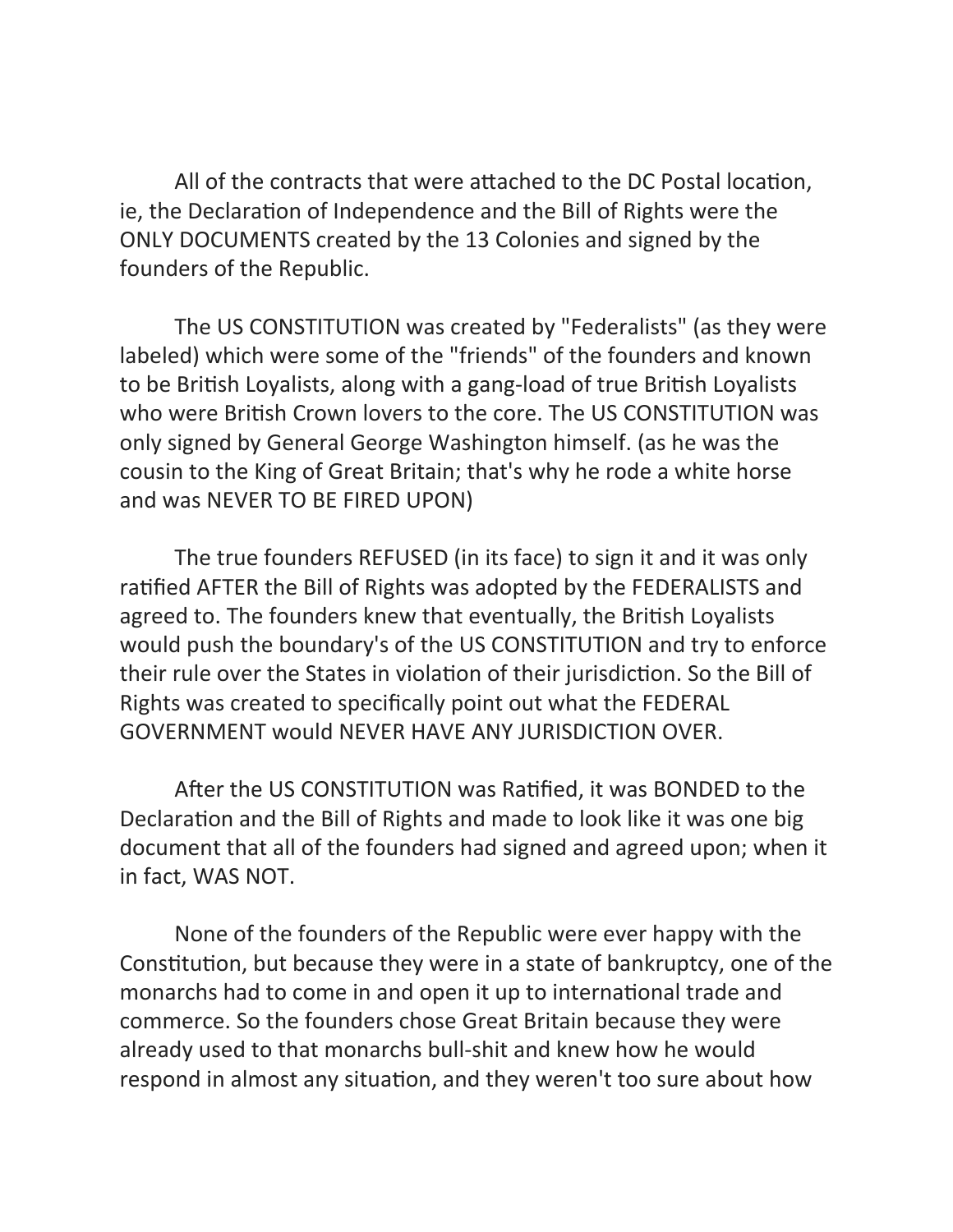France and/or Spain's monarchs would react to certain situations that they might be placed in by the colonies disapproval's to their demands. 

In 1999, the US CONSTITUTION COMPLETELY DISSOLVED. However, the Declaration and the Bill of Rights DID NOT EXPIRE and never will; nor can they ever.

So when Russell took over in DC, that former FEDERAL APPARATUS had actually dissolved legally and lawfully, by international law. So there was no more US CONSTITUTION. Which was an agreement between Great Britain and the Colonies that outlined how commerce (banking & trade) would work. Once it dissolved the former British ran FEDERAL GOVERNMENT SYSTEM was kicked out of the United States and there was no more US CONSTITUTION. (Banking and trade outline)

So Russell, now as the new Sovereign for the country, rewrote a NEW US CONSTITUTION under his rule. This was the NEW FEDERAL GOVERNMENT SYSTEM and APPARATUS. (Quantum, to be exact)

And when the bad-guys kicked him out of DC and tried to IGNORE what Russ had done, he took (SALVAGED) the entire government system, along with those original contracts and TOWED THEM down to the Original Post Office location in Philadelphia Pennsylvania and reopened the Benjamin Franklin Post Office and that is where he re-wrote the ORIGINAL documents in quantum and attached them to his contracts under his TITLE 4 FLAG for this nation, under his correct and lawful authority. This re-opened the actual US GOVERNMENT SYSTEM BACK UP under his authority and under his rule.

That means that Washington DC is NOT the location of the FEDERAL GOVERNMENT. As a matter of fact, there is NO GOVERNMENT UP THERE AT ALL. Its one big fat scam and sham-show. THEY HAVE NO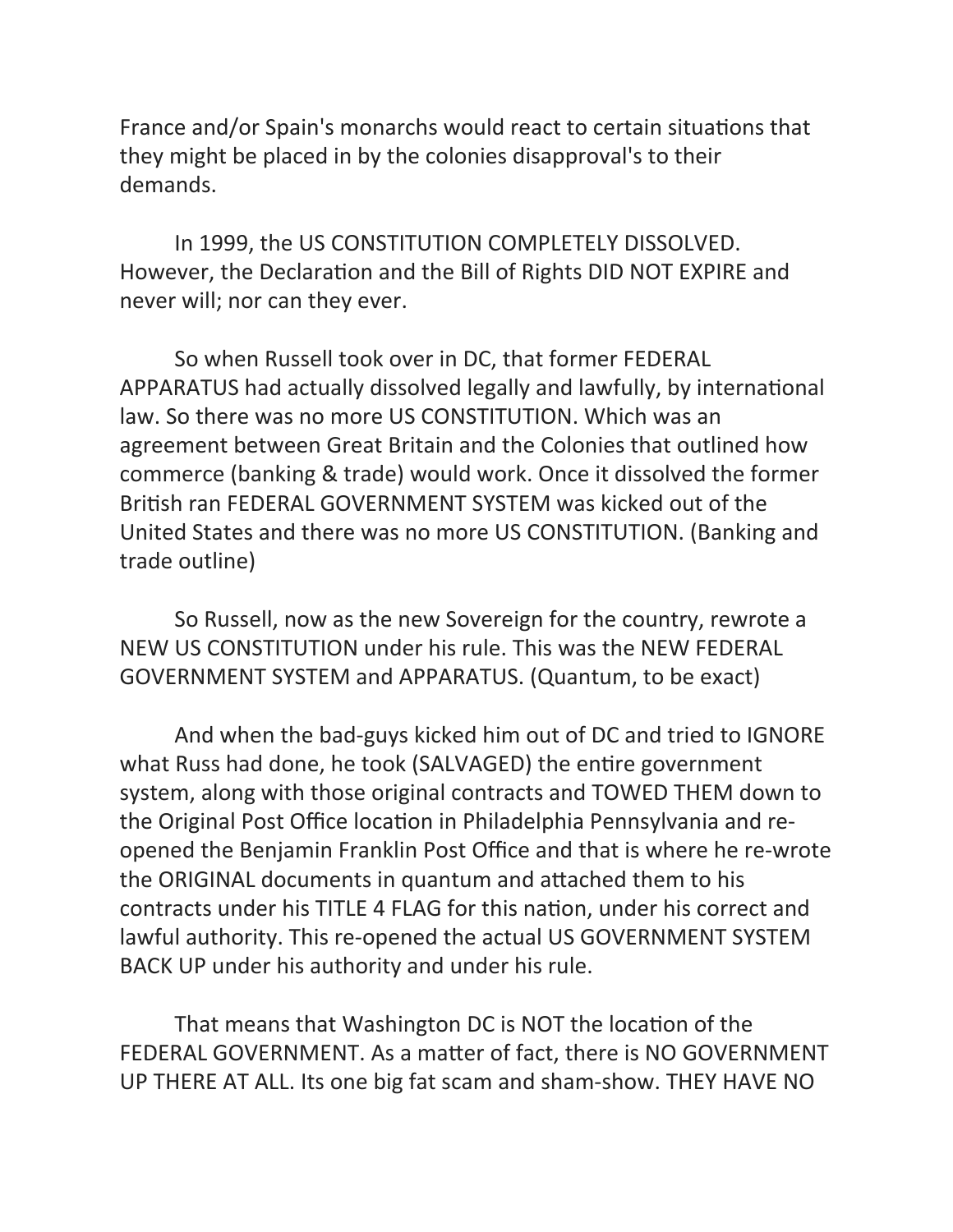FLAG, NO AUTHORIZATION, NO STANDING and NO JURISDICTION to operate here in the United States. They were legally and lawfully ended and kicked out. Its over up there. There is no Federal Government System up there.

After the bankruptcy ended and the British were kicked out, and there was no need to continue to run the Presidential election of 1999/2000 because we no longer needed a TRUSTEE (President) between us and Great Britain. The Florida CHADS was a scam and a side-show.

That means that the Congress was closed and needed to be. rebuilt and and new congress elected, along with a new Senate and the new parameters for a President would have to be set up and a TOTALLY NEW ELECTION PROCESS for the WHOLE FEDERAL APPARATUS would have to ensue.

Everyone should have been FIRED and an entirely new group of people would have had to of been elected. Not to mention, all of the new contracts between the States and the new Quantum Federal Government System would have to built, agreed upon, and set into motion; from the top, all the way to the bottom.

And then, all of the former contracts between the United States and its allies - NOW DISSOLVED - would all have to be re-written in quantum and Russell would have to go to all of the leaders of the world, along with me - as his TREATY-CAPTAIN - and re-negotiate all of the International Trade Contracts, dissolve all of the former TREATIES, and rebuild new ones in Quantum so that the people of our country could move forward in a factual manner, free from all of the former corruption and banking fraud that we are now currently entangled in.

But, in order to enforce his rule and his standing, he needs an ARMY and a NAVY at his back to do so. Until then, he's the most